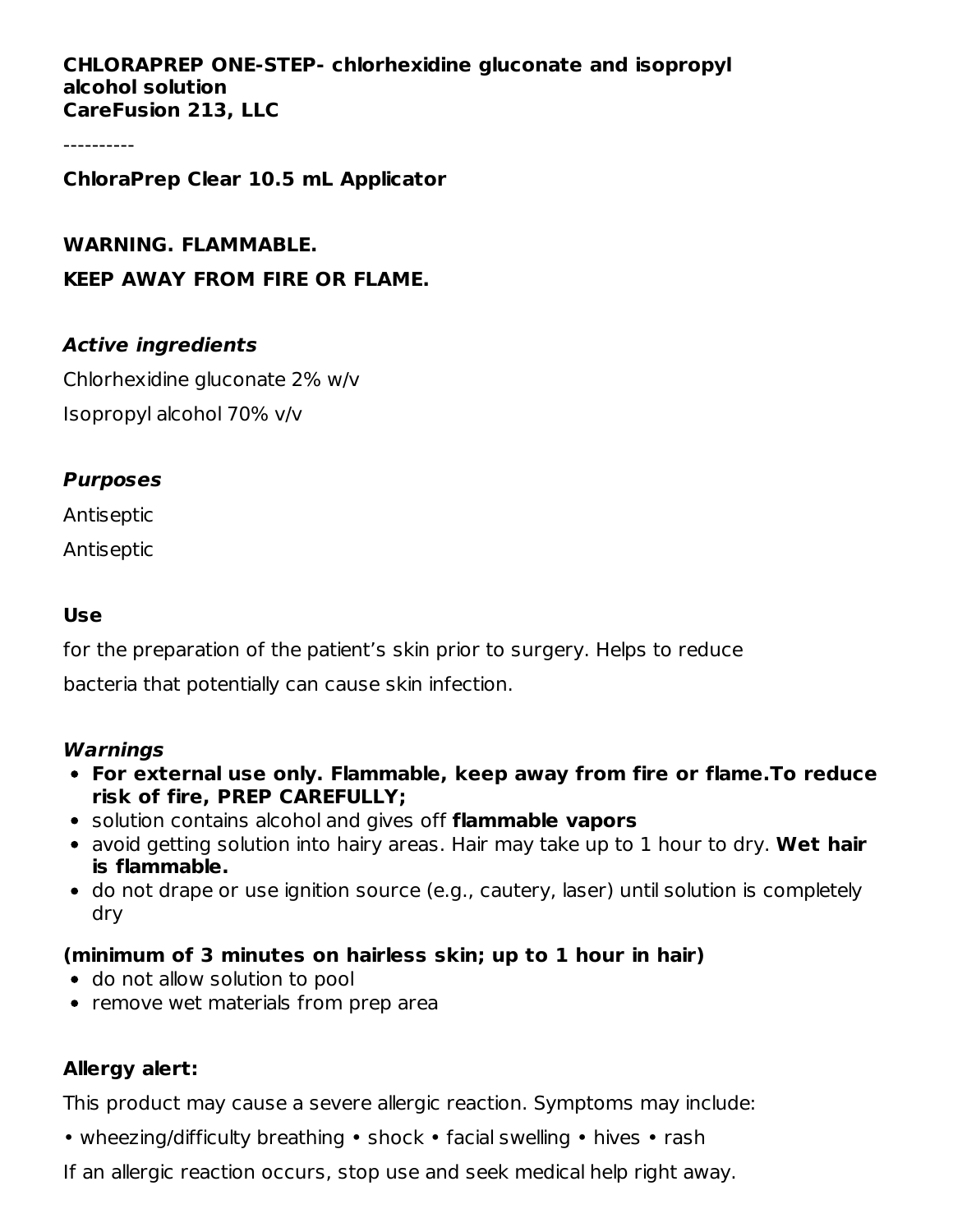## **Do not use**

- on patients allergic to chlorhexidine gluconate or any other ingredient in this product • for lumbar puncture or in contact with the meninges
- on open skin wounds or as a general skin cleanser

# **When using this product**

keep out of eyes, ears, and mouth. May cause serious or permanent injury if permitted to enter and remain. If contact occurs, rinse with cold water right away and contact a doctor.

# **Stop use and ask a doctor if**

irritation, sensitization, or allergic reaction occurs.

These may be signs of a serious condition.

# **Keep out of reach of children.**

If swallowed, get medical help or contact a Poison

Control Center right away.

# **Directions**

- use with care in premature infants or infants under 2 months of age. These products may cause irritation or chemical burns.
- use in a well ventilated area
- maximal treatment area for one applicator is approximately **8.4 in. x 8.4 in. (457 cm2)** •
- remove applicator from package; do not touchsponge
- hold the applicator with the sponge down. Pinch wings **only once** to activate the ampule and release the antiseptic.
- wet the sponge by pressing and releasing the sponge against the treatment area until liquid is visible on the skin
- completely wet the treatment area with antiseptic •
- **dry surgicalsites** (e.g., abdomen or arm): use gentle repeated back-and-forth strokes for 30 seconds
- **moist surgical sites** (e.g., inguinal fold): use gentle repeated back-and-forth strokes for 2 minutes
- do not allow solution to pool; tuck prep towels to absorb solution, and then remove
- **allow the solution to completely dry(minimum of 3 minutes on hairless skin; up to 1 hour in hair).** Do not blot or wipe away.
- discard the applicator after a single use along with any portion of the solution not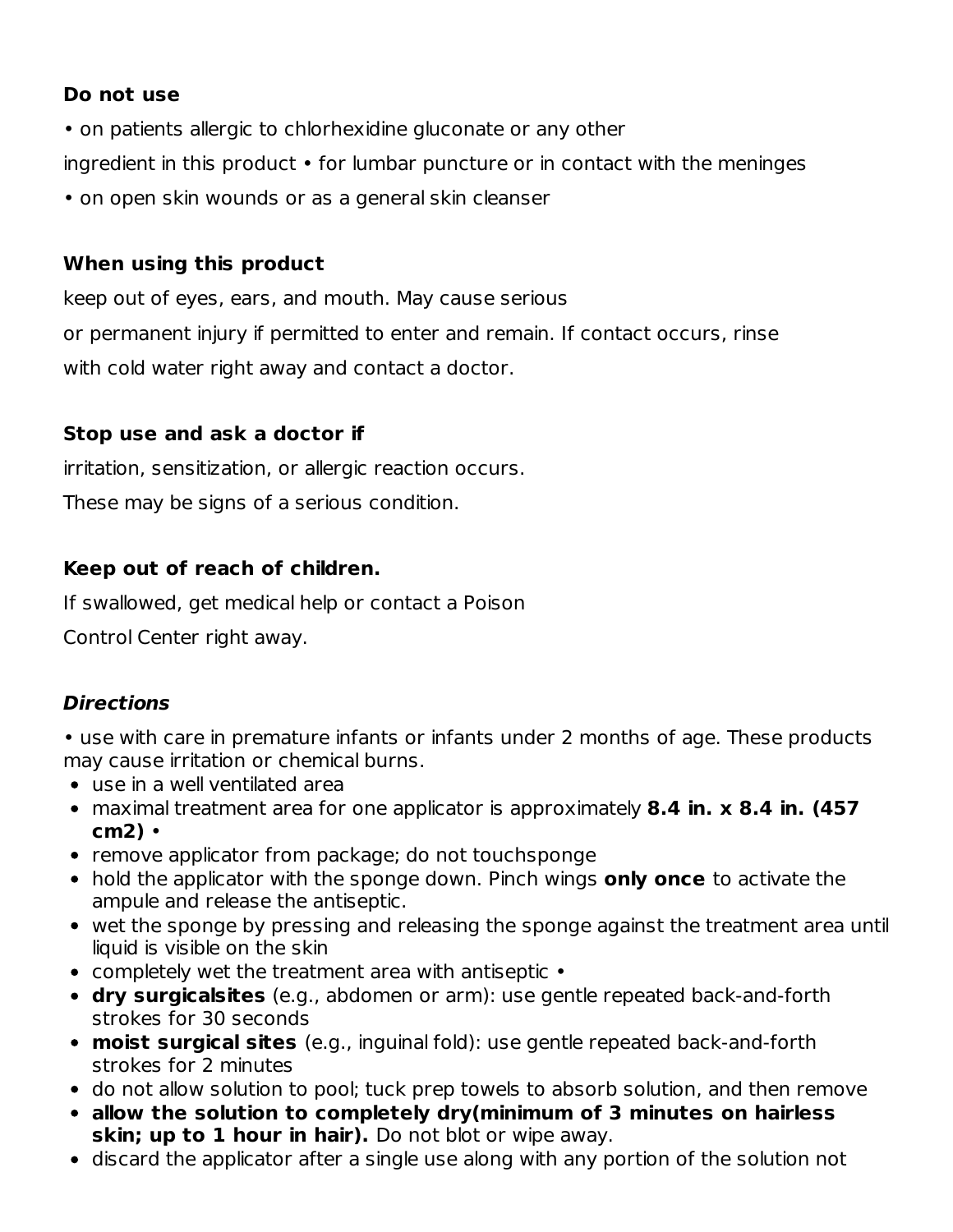required to cover the prep area. It is not necessary to use the entire amount available.

## **Other Information**

- $\cdot$  store between 15-30 °C (59-86 °F)
- avoid freezing and excessive heat above 40 °C (104 °F)

### **Inactive Ingredient**

USP purified water

## **Questions?**

www.chloraprep.com • **call 1-800-523-0502** (M-F 8 a.m.-5 p.m. CST)

## **Principal Display Panel-Carton**



Principal Display Panel-Carton

### **BD ChloraPrep Clear**

### **10.5 mL Applicator**

**2% w/v chlorhexidine gluconate (CHG)**

**and 70% v/v Isopropyl alcohol (IPA)**

### **Patient Preoperative Skin Preparation**

**Sterile Solution**

### **Applicator is sterile if package is intact**

Store between 15-30 oC (59-86 oF)

Avoid freezing and excessive heat above 40 oC (104 oF)

0.36 fl. oz. (10.5 mL) each

# **25 Applicators**

NDC 54365-400-34

REF 930700

#### **WARNING**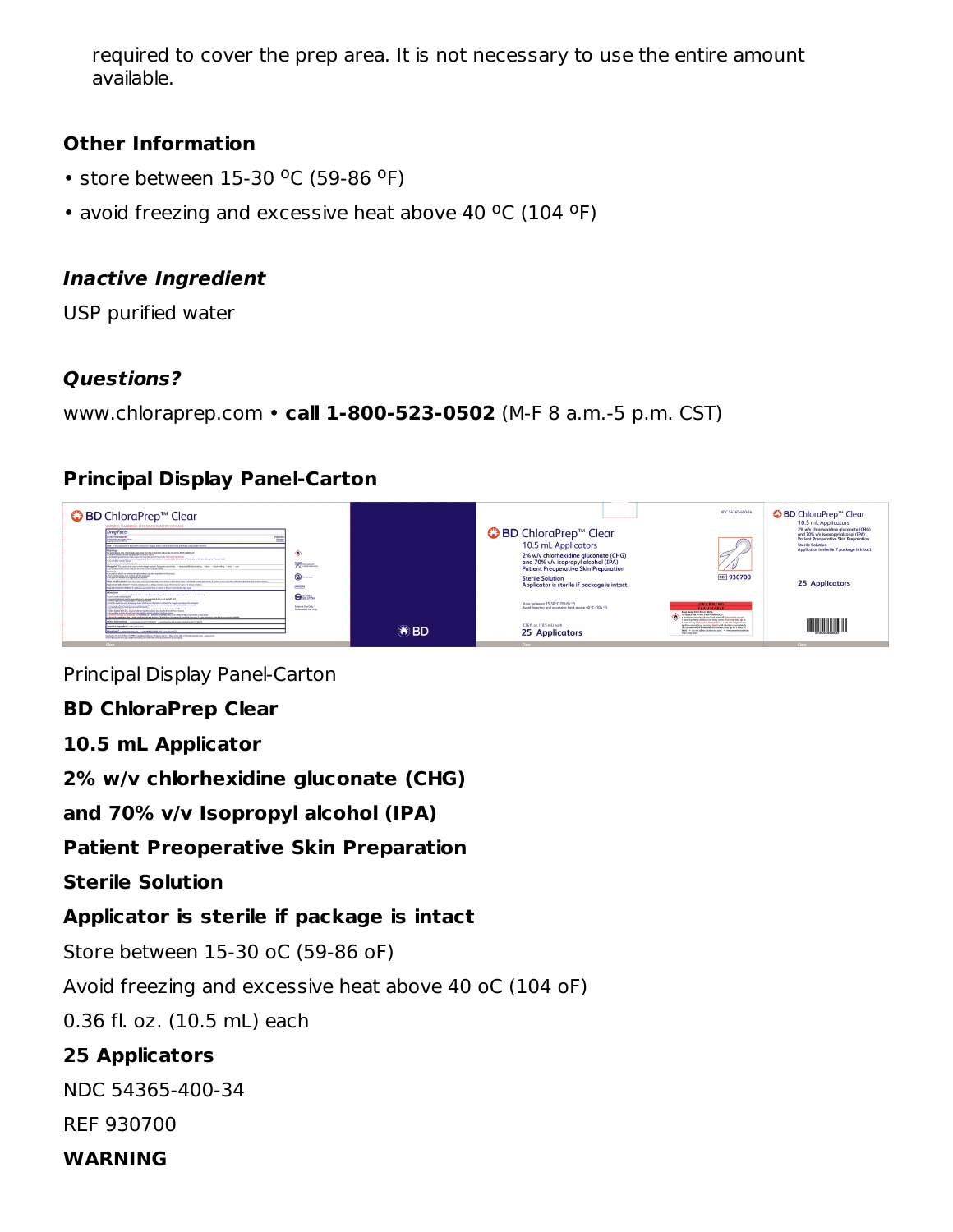#### **FLAMMABLE**

**Keep away from fire or flame. To reduce risk of fire, PREP CAREFULLY:** solution contains alcohol and gives off **flammable vapors** avoid getting solution into hairy areas. Hair may take up to 1 hour to dry. **Wet hair is flammable**. • do not drape or use ignition source (e.g., cautery, laser) until solution is completely dry **(minimum of 3 minutes on hairless skin; up to 1 hour in hair)** • do not allow solution to pool • remove wet materials from prep area Not made with natural rubber latex Do not reuse STERILE EO STERILE SOLUTION External Use Only Professional Use Only

CareFusion 213, LLC, El Paso, TX 79912. subsidiary of Becton, Dickinson and Co. Made in the USA of US and imported parts www.bd.com

| <b>CHLORAPREP ONE-STEP</b>                                                      |                                                  |                                                    |  |                                       |                                              |                              |                              |  |
|---------------------------------------------------------------------------------|--------------------------------------------------|----------------------------------------------------|--|---------------------------------------|----------------------------------------------|------------------------------|------------------------------|--|
| chlorhexidine gluconate and isopropyl alcohol solution                          |                                                  |                                                    |  |                                       |                                              |                              |                              |  |
|                                                                                 |                                                  |                                                    |  |                                       |                                              |                              |                              |  |
| <b>Product Information</b>                                                      |                                                  |                                                    |  |                                       |                                              |                              |                              |  |
| <b>Product Type</b>                                                             |                                                  | <b>HUMAN OTC DRUG</b><br><b>Item Code (Source)</b> |  |                                       |                                              | NDC:54365-400                |                              |  |
|                                                                                 | <b>Route of Administration</b><br><b>TOPICAL</b> |                                                    |  |                                       |                                              |                              |                              |  |
|                                                                                 |                                                  |                                                    |  |                                       |                                              |                              |                              |  |
| <b>Active Ingredient/Active Moiety</b>                                          |                                                  |                                                    |  |                                       |                                              |                              |                              |  |
|                                                                                 |                                                  | <b>Basis of Strength</b>                           |  | <b>Strength</b>                       |                                              |                              |                              |  |
| ISOPROPYL ALCOHOL (UNII: ND2M416302) (ISOPROPYL ALCOHOL -<br>UNII: ND2M416302)  |                                                  |                                                    |  |                                       | $0.7 \text{ mL}$<br><b>ISOPROPYL ALCOHOL</b> |                              | in $1 mL$                    |  |
| CHLORHEXIDINE GLUCONATE (UNII: MOR84MUD8E) (CHLORHEXIDINE -<br>UNII:R4KO0DY52L) |                                                  |                                                    |  |                                       | <b>CHLORHEXIDINE</b><br><b>GLUCONATE</b>     |                              | $20 \text{ mg}$<br>in $1 mL$ |  |
|                                                                                 |                                                  |                                                    |  |                                       |                                              |                              |                              |  |
| <b>Inactive Ingredients</b>                                                     |                                                  |                                                    |  |                                       |                                              |                              |                              |  |
| <b>Ingredient Name</b>                                                          |                                                  |                                                    |  |                                       | <b>Strength</b>                              |                              |                              |  |
| <b>WATER (UNII: 059QF0KO0R)</b>                                                 |                                                  |                                                    |  |                                       |                                              |                              |                              |  |
|                                                                                 |                                                  |                                                    |  |                                       |                                              |                              |                              |  |
| <b>Packaging</b>                                                                |                                                  |                                                    |  |                                       |                                              |                              |                              |  |
| <b>Item Code</b><br>#                                                           | <b>Package Description</b>                       |                                                    |  | <b>Marketing Start</b><br><b>Date</b> |                                              | <b>Marketing End</b><br>Date |                              |  |
|                                                                                 |                                                  |                                                    |  |                                       |                                              |                              |                              |  |